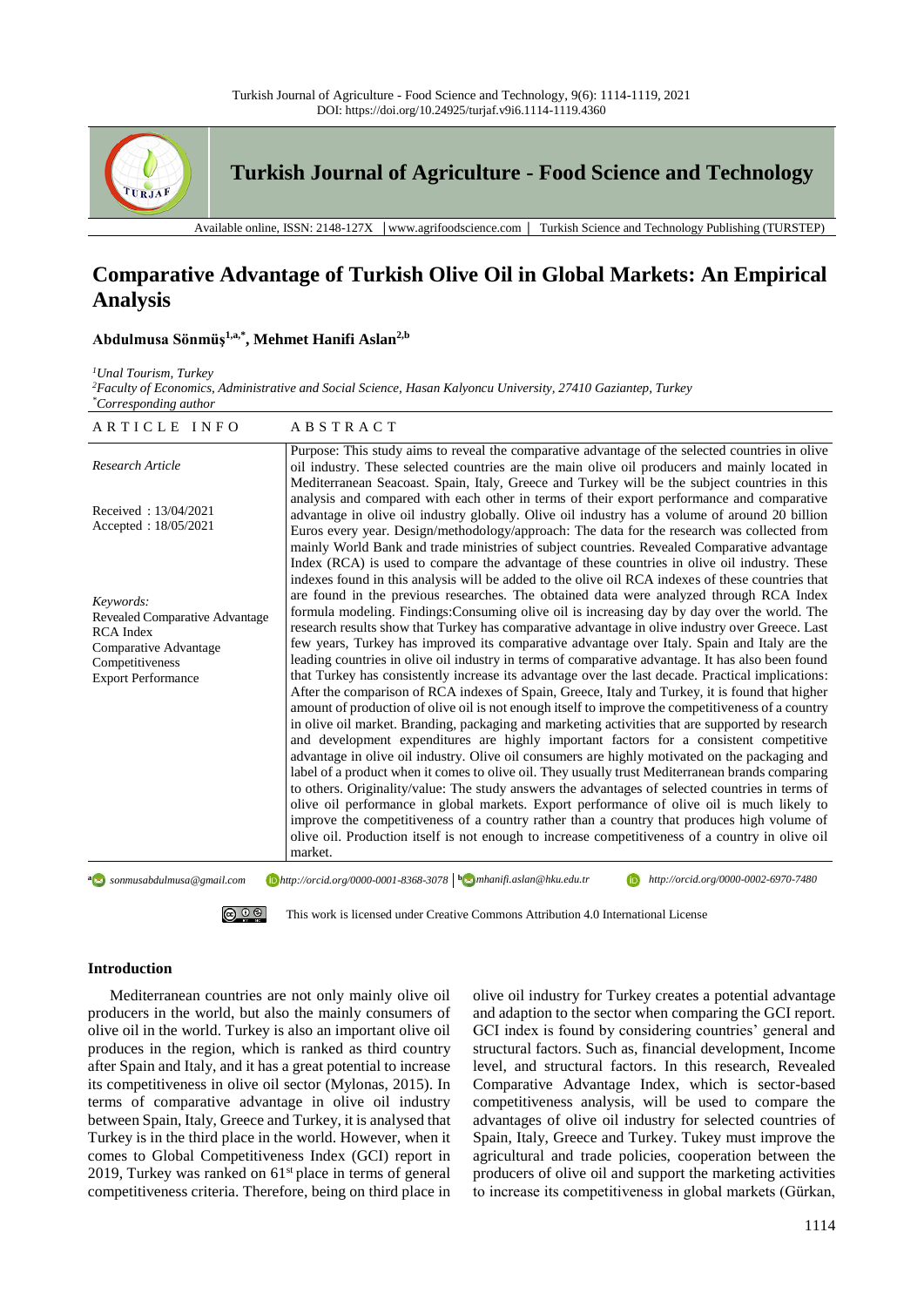2015, p. 61). According to International Olive Oil Council (IOC) report in 2018, around 2,9 million tons of olive oil was produced in the world. Almost 1,8 million tons of this total amount of olive oil was produced by member countries of European Union. Spain and Italy are the important olive oil producers in the Euro zone. Turkey is the third country as olive oil producer after Spain and Italy with 177,000 tons of olive oil production in 2018. Meanwhile, Italy has the highest income from global olive oil industry by having professional branding and marketing activities and support of its government's agricultural policies (Turkekul, 2010, p. 8). In addition to Italian government's support for production of olive oil, trade policy of zero taxes on import of olive oil that will be exported to third countries is also empowers Italian competitiveness in the industry.

## *Literature Review*

Researches on olive oil industry are mainly made by agricultural and trade ministries of countries, universities and research institutions. International Olive Oil Council (IOC), which is originally located in Spain, is the highest institute on olive oil sector' statistics and data collection. IOC also imposes rules and regulations to keep the quality of olive oil that is internationally moved to final consumers. At it is discussed before, new world actor countries, which are United States of America, Argentine and Australia, produce nearly 10% of their olive oil consumption and import the rest of the amount from mainly Italy and Spain (William, 2013, 8). Nowadays, new world actor countries are making great number of researches in order to increase and make extra profit out of olive oil industry.

Literally, there are few researches on competitiveness of Turkish olive oil and the ones who has chosen this topic also used RCA Index modelling to make comparison of Turkish activity in olive oil market globally (Lynch, 2013, p. 2)

Between 1995 and 2004, Spain had the highest olive oil comparative export performance (CEP) index over Italy, Greece and Turkey. Second highest CEP index was calculated for Greece, third Italy and Turkey had the fourth place in the analysis. Same years, Italy had the highest olive oil RCA index over these countries. Spain was ranked as second and Greece and Turkey were  $3<sup>rd</sup>$  and  $4<sup>th</sup>$  in order (Serin, 2008, p. 7).

#### *Global Olive Oil Market*

Countries that are located in Mediterranean seacoast are producing almost %97 of total world olive oil production. Out of total world olive oil production, %45 is produced by Spain, %16 by Italy, and %10 is by Greece. The rest of 25% of olive oil is produced by other countries including Turkey. Same countries that are located in Mediterranean also consumes the %80 of total world olive oil production. 23% is consumed by Italy, %19 by Spain and %17 is consumed by Turkey. Even though USA produces %1 of total world olive oil production, it consumes almost 9% of total amount. In Table 1, mainly olive oil producers and their ratios to total production is shown (Production, IOC, 2019).

As it is seen in Table 1, highest amount of olive oil production is made by member countries of European Union throughout 2012 and 2018. Tunisia, Turkey and Syria are the highest olive oil producing countries after the EU. As olive oil production increases over time, olive oil consumption is also increased. In Table 2, olive oil consumption amounts and changing ratio of consumption from 1991 to 2017 is shown (Soyyigit, 2018, p. 3). Olive oil consumption has increased in Japan over 12 times in 2017 comparing to the consumption level in 1991. United Kingdom has also increased the consumption level of olive oil over 7 times through the same timeline. Except Italy and Greece, most of the countries have increased the consumption of olive oil as time goes.

| $1400 \times 1.2012 = 2010$ On Ye On Troughtfon / 1000 tons |       |         |          |         |       |         |       |
|-------------------------------------------------------------|-------|---------|----------|---------|-------|---------|-------|
| Country                                                     | 2012  | 2013    | 2014     | 2015    | 2016  | 2017    | 2018  |
| Argentina                                                   | 39.5  | 66      | 44       | 69.5    | 82    | 63      | 80    |
| European Union                                              | 2,395 | 1,461.5 | 2,482.50 | 1,434.5 | 2,324 | 1,747.5 | 1,805 |
| Algeria                                                     | 39,5  | 66      | 44       | 69.5    | 82    | 63      | 80    |
| Syria                                                       | 198   | 175     | 180      | 105     | 110   | 110     | 100   |
| Morocco                                                     | 120   | 100     | 130      | 120     | 130   | 110     | 140   |
| Turkey                                                      | 191   | 195     | 135      | 160     | 150   | 177     | 287   |
| Tunisia                                                     | 182   | 220     | 70       | 340     | 140   | 100     | 220   |

Table 1.  $2012 - 2018$  Olive Oil Production / 1000 tons

| Table 2. 1991 and 2017 Olive Oil Consumptions / tons |  |  |  |
|------------------------------------------------------|--|--|--|
|------------------------------------------------------|--|--|--|

|                 | Table 2. $1771$ and $2017$ On ye On Consumptions / tons<br>1991 |         |                       |
|-----------------|-----------------------------------------------------------------|---------|-----------------------|
| Country         |                                                                 | 2017    | Change in Consumption |
| Japan           | 4,000                                                           | 55,000  | 1275.00%              |
| United Kingdom  | 6,800                                                           | 58,400  | 758.82%               |
| Germany         | 10,300                                                          | 61,600  | 498.06%               |
| <b>Brasilia</b> | 13,500                                                          | 59,500  | 340.74%               |
| Russia          | 5,000                                                           | 19,500  | 290.00%               |
| France          | 28,000                                                          | 94,000  | 235.71%               |
| <b>USA</b>      | 88,000                                                          | 315,000 | 257.95%               |
| Portugal        | 27,000                                                          | 70,000  | 159.26%               |
| Turkey          | 55,000                                                          | 155,000 | 181.82%               |
| Spain           | 394,000                                                         | 457,200 | 16.04%                |
| Italy           | 540,000                                                         | 514,000 | $-4.81%$              |
| Greece          | 204,000                                                         | 105,000 | $-48.53\%$            |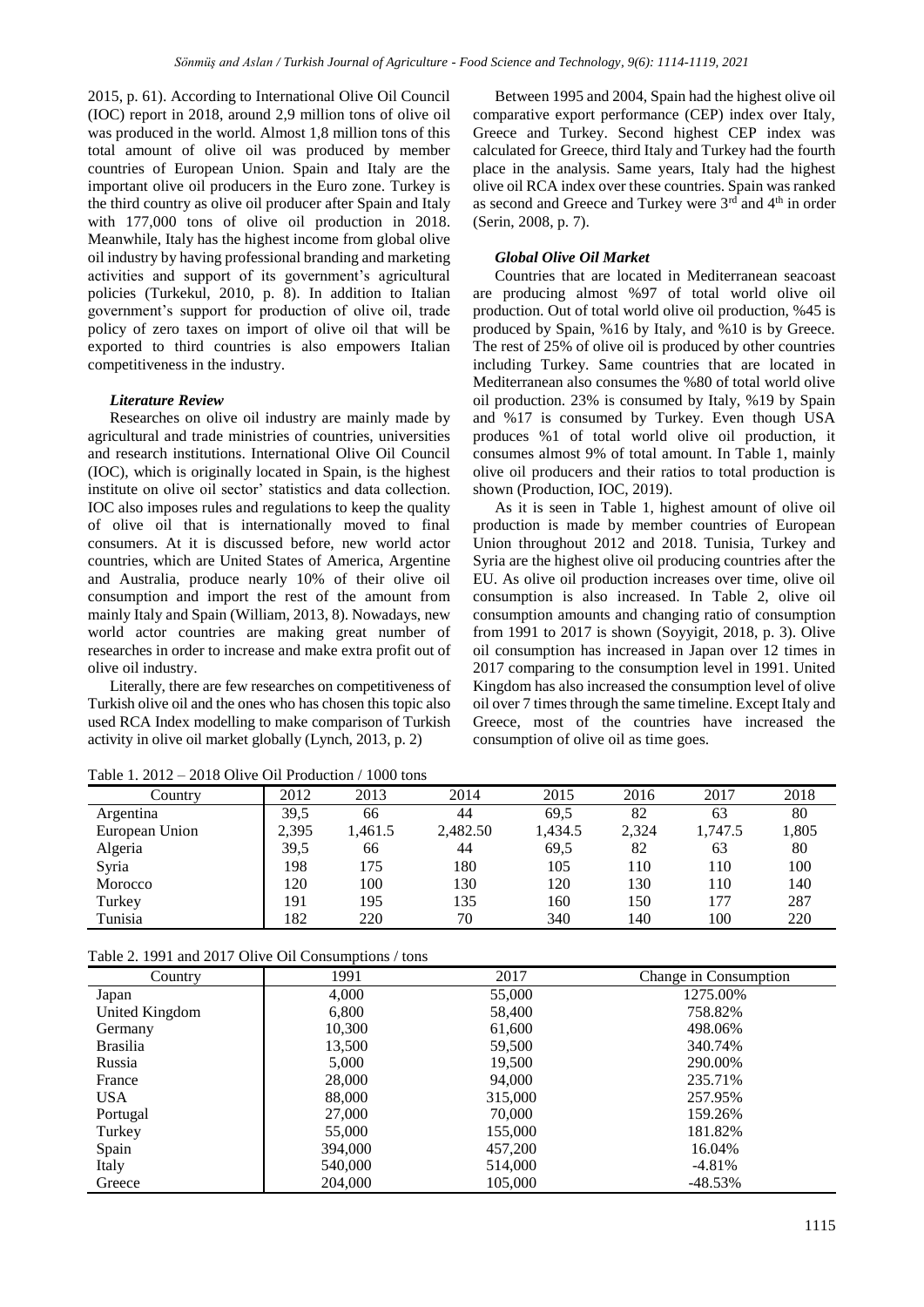#### *Olive Oil Market Structures in Spain, Greece, Italy and Turkey*

Italy consumes nearly all amount of olive oil that is produced in the country. If there is surplus of olive oil in the market, the amount of surplus is sold directly to wholesalers. Wholesalers are playing an important role in Italian olive oil market. These wholesalers make profit both in local market and international markets. Italy is known as professional olive oil packaging, branding and marketing country that is now known worldwide by customers. Italy imports olive oil as bulk and markets the product under Italian brands (European, 20012, p. 8). In Italy, olive oil sector is pumped by two factors. First, olive producers transfer the olives to local mills. Second is that the amount of olive oil directly imported from other countries. Both of the amounts of olive oil go into the packaging facilities. Then the final product is ready for local retailers and wholesalers. Sometimes Italian olive oil producers may also directly export their product since Italian brand is known worldwide nowadays (Bakircioglu, 2006, p. 109).

Spain has an agricultural policy that supports producing high volume of olive oil in the country. This program has been working well and allowing Spain to act efficiently in global olive oil market. Comparing to Italian olive oil market structure in Italy, the amount of olive oil that is produced in Spain is usually bought by the local mills and national olive oil cooperatives. These cooperatives highly efficient in Spain and controlling the olive oil market in the country. After packaging olive oil by mills or cooperatives, final product is ready for local consumption and exportation. Cooperatives do not make export process through the wholesalers, they usually contact the buyers directly, which is unsimilar to the market structure in Italy. Olive Oil market structure is much more similar to the structure in Spain rather than Italy. Again, produced olive oil in Greece bought by private mills and cooperatives. However, mills sell the olive oil to the wholesalers, then product goes to local market or mills directly can export the final product. Cooperatives transfer the olive oil to the packaging associations that is connected to European Union subventions program. These associations then make final product ready for local and international consumption (Bakirlioglu, 2006, p. 130). In Turkey, olive oil market is most likely small family business that is not well organized from production to the final consumers. 8 million of total population make income out of Turkish olive oil market. Comparing to Spain, Greece and Italy, cooperation is not well organized in Turkey and has lower role in the industry. Government in Turkey is not acting efficiently in olive oil industry (Aydin, 2018, p. 747).

Turkish producers sell the olive oil to local brokers and wholesalers after they stock the amount of their own consumption. 47 percent of producers sell the olive oil to the brokers and 24 percent sell it to the local mills. Brokers are also selling olive oil to the mills. The amount of olive oil that is stocked in mills is bought by wholesalers, local retailers or directly exported (Seçer, 2018, p. 50).

#### **Methodology**

Researches that are motivated on international trade are started using Revealed Comparative Advantage Index (RCA) to analyze the sector-based advantages of countries after 2000. The formula of RCA index is shown below (Bennedicts, 2001, p. 35).

$$
RCA_{ij}=(X_{ij}/X_i)/(X_{aj}/X_a)
$$

The letter i represents a country, i represents an industry and a represents the world. In this research, i will be used for Spain, Italy, Greece and Turkey in a rotation in terms of the export amount of olive oil. The letter j will represent the amount of total olive oil that is exported in the industry. Finally, letter a will represent the total amount of olive oil that is exported in the industry in the world. All numbers will be from the same timeline in this analysis. Previous researches have calculated RCA indexes in olive oil industry for the selected countries in this analysis (Turkekul, 2010) and shown on Table 3. As RCA index of a country increases, country's competitiveness in the industry will also increase. In 1996, in olive oil sector, Italy had comparative advantage over Spain, Spain had comparative advantage over Greece and Greece had comparative advantage over Turkey. However, these advantages seem to change as it is shown on Table 3; in 2006, Spain has comparative advantage over Italy, Italy has comparative advantage over Turkey and Turkey is now on 3<sup>rd</sup> place and has comparative advantage over Greece in olive oil industry.

Greece seems to lose its comparative advantage on olive oil industry throughout time. Thus, when RCA index is lower than 1, it can be said that country does not have any comparative advantage in this industry. Table 4 shows the criteria of RCA indexes and what the indexes mean for a country's level of competitiveness in the industry (Topçu, 20, p. 335).

| Date | Greece | Italy | Spain | Turkey |
|------|--------|-------|-------|--------|
| 1996 | 2.65   | 8.05  | 1.08  | 2.50   |
| 1997 | 1.85   | 7.47  | 1.26  | 2.81   |
| 1998 | 1.85   | 7.41  | 1.22  | 3.14   |
| 1999 | 2.63   | 7.54  | 7.66  | 6.84   |
| 2000 | 1.42   | 9.94  | 1.07  | 1.51   |
| 2001 | 1.73   | 8.41  | 1.11  | 6.53   |
| 2002 | 1.33   | 8.52  | 1.32  | 2.37   |
| 2003 | 1.60   | 7.76  | 1.09  | 5.79   |
| 2004 | 1.60   | 10.35 | 1.14  | 3.42   |
| 2005 | 1.22   | 8.15  | 8.09  | 4.28   |
| 2006 | 1.33   | 8.31  | 9.20  | 4.05   |

Table 3. 1996 - 2006 Olive Oil RCA Indexes of Greece, Italy, Spain and Turkey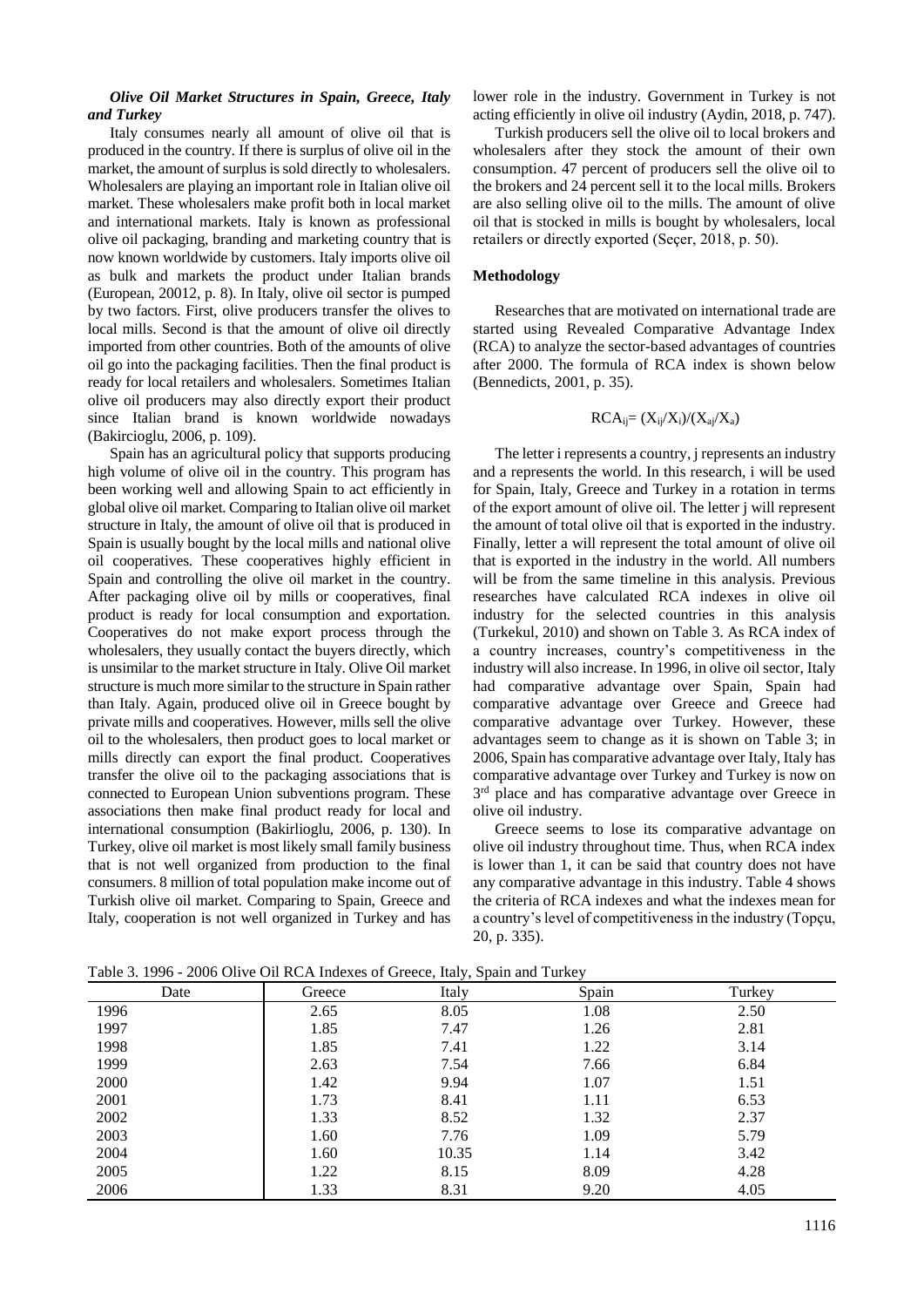*Sönmüş and Aslan / Turkish Journal of Agriculture - Food Science and Technology, 9(6): 1114-1119, 2021*

| Table 4. RCA Index Criteria for Competitiveness Level |                  |                  |  |  |
|-------------------------------------------------------|------------------|------------------|--|--|
| Class                                                 | <b>RCA Value</b> | Competitiveness  |  |  |
| A Class                                               | 0 < RCA < 1      | Disadvantage     |  |  |
| <b>B</b> Class                                        | 1 < RCA < 2      | Low Advantage    |  |  |
| C Class                                               | 2 < RCA < 4      | Medium Advantage |  |  |
| D Class                                               | 4 < RCA          | High Advantage   |  |  |

| Date | Spain | Italy | Turkey | Greece |
|------|-------|-------|--------|--------|
| 2009 | 9.24  | 7.44  | 4.40   | 3.62   |
| 2010 | 12.49 | 8.54  | 4.38   | 4.25   |
| 2011 | 9.29  | 7.51  | 1.34   | 3.66   |
| 2012 | 13.64 | 9.02  | 2.22   | 5.04   |
| 2013 | 9.95  | 7.98  | 9.77   | 5.56   |
| 2014 | 15.26 | 8.36  | 3.81   | 4.94   |
| 2015 | 12.03 | 8.73  | 3.05   | 5.29   |
| 2016 | 14.94 | 7.85  | 1.66   | 6.89   |
| 2017 | 12.74 | 7.33  | 4.39   | 2.15   |
| 2018 | 9.33  | 6.13  | 7.21   | 2.27   |

To have a substantial comparative advantage on an industry, RCA index must be higher than 4 for a country. In this research, RCA indexes of these selected countries are calculated by using the same source of data and modelling. Table 5 shows the RCA indexes of Spain, Italy, Greece and Turkey between 2009 and 2018. Turkey seems to have kept its comparative advantage over Greece in olive oil sector since 1996. In addition, Turkey has comparative advantage over Italy in 2018.

RCA indexes of Spain are consistently higher than RCA indexes of Italy, Greece and Turkey as seen in Table 5. Spain has comparative advantage in olive oil industry over all selected countries of Greece, Turkey and Italy. Italy is the second country that has a comparative advantage over Turkey and Greece. In 2013 and 2018, Turkey had comparative advantage over Italy. It is seen that Turkey and Italy has similar RCA indexes which may be a potential for Turkey to be in the second place in the future in terms of competitiveness of Turkish olive oil in global market.

## **Result and Discussion**

In this research, competitiveness of Turkish olive oil in global market is analysed and compared to main actor countries in this market of Spain, Italy and Greece. RCA indexes are calculated for each country and used to make comparisons of these selected countries' olive oil export activities and comparative advantages over each other. Overall, it is concluded that Turkey is the  $3<sup>rd</sup>$  country that has a comparative advantage on olive oil industry after Spain and Italy. As it is said above, Turkey had comparative advantage over Italy for a couple of years and Turkey has a potential to increase its advantage in olive oil industry. Findings in this research has similarities with Abay's research in 2006 and named as "Competitive Analysis of Olive Oil in Globe". In his research, Abay stated that Italy has comparative advantage over Turkey and Greece in olive oil market by using Constant Market Share analysis model. Another research that has similar results in this research was made by Anania in 2008 and named as "The Global Market for Olive Oil". Anania found that Spain is the leading country in olive oil industry; and, Turkey, Italy and Greece are the following leader countries. Anania use OLS regression analysis to compare these countries olive oil industries. In addition to these analyses, in order to improve competitive advantage of a country in olive oil sector, a panel data analysis will show the factors effecting RCA index, which is made in this research. RCA index is chosen as dependent variable and countries' foundational factors are chosen as independent variables. Table 6 shows the Fully Modified Ordinary Linear Square (FMOLS) analysis results.

Using the RCA indexes that are calculated in this research as a dependent variable in Panel data will show the impact of the independent variables on competitive advantage of these countries in olive oil Industry. As seen in Table 6, the effect of cost of producing olive oil (LnP) on RCA index has unsignificant since it has a p-value of 0.5126, which is greater than 0.10. In other words, according to the panel data results, lower producing ccc coo olive oil had no impact on comparative advantage of countries between 2009 and 2018. The effect of income level (LnI) on RCA is also unsignificant since its p-value is also greater than 0.10. Income level of a country did not have any impact on olive oil RCA index. As shown in Table 6, the impact of financial development of a country on RCA index is significant with a p-value of 0.0166. This variable's coefficient is one of the highest in the panel data. In other words, countries with higher financial development have an advantage on global olive oil industry. The impact of Reel Effective Exchange Rate (RE) also is significant with a p-value of 0.0503. When exchange rate increases, comparative advantage of a country also increases. The impact of Agricultural Total Factor Productivity (ATFP) on RCA is significant with a p-value of 0.0841. In this panel data analysis, the coefficient of ATFP is the highest; therefore, increasing the total factor efficiency in olive oil production will enhance the comparative advantage of these selected countries. Impact of research and development expenditure (RD) on RCA index is significant with a p-value of 0.0215.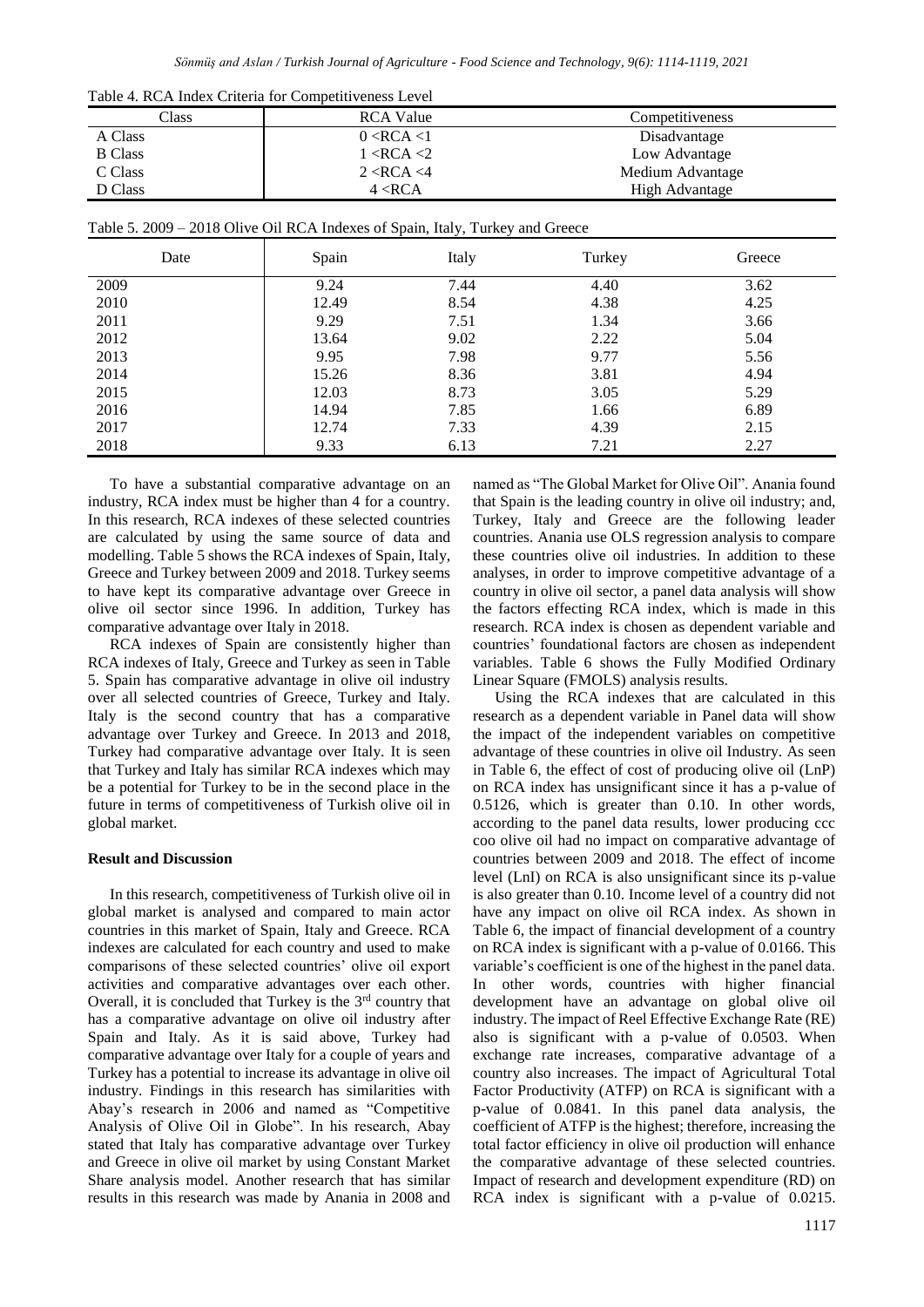Increasing RD expenditures on olive oil industry will have positive impact on RCA and will enhance the comparative advantage. Agricultural Subvention's impact on RCA is significant with a negative effect. This means that farmers or producers of olive oil might not use the funds efficiently in olive oil sector. Market Power's (MP) impact on RCA is significant with a positive effect. This may support the marketing success of Italian brands' well-being in global olive oil industry.

Table 6. Panel Data Analysis of 2009 – 2018 RCA Indexes of Spain, Greece, Turkey and Italy

| R-Square                 | 0.858317    | <b>Standard Error</b> | t-stat      | P-value |
|--------------------------|-------------|-----------------------|-------------|---------|
| <b>Adjusted R-Square</b> | 0.793378    |                       |             |         |
| <b>Standard Error</b>    | 1.725.173   |                       |             |         |
| n                        | 36          |                       |             |         |
| Dependent Variable       | <b>RCA</b>  |                       |             |         |
| Panel Metod              | Grouped     |                       |             |         |
| Independent Variable     | Coefficient |                       |             |         |
| LnP                      | $-1.135031$ | 1.707721              | $-0.664647$ | 0.5126  |
| LnI                      | $-2.481361$ | 3.393139              | $-0.731288$ | 0.4717  |
| FD                       | 6.720005    | 2.640005              | 2.543809    | 0.0166  |
| RE                       | 0.148180    | 0.071913              | 2.060544    | 0.0503  |
| <b>ATFP</b>              | 9.963923    | 5.529465              | 1.801969    | 0.0841  |
| RD.                      | 7.401886    | 3.045758              | 2.430228    | 0.0215  |
| LnAS                     | $-7.034214$ | 2.180170              | $-3.226451$ | 0.0036  |
| MP                       | 6.467074    | 2.918147              | 2.216158    | 0.0364  |

#### **Conclusion**

Sector-based comparative advantage can be found by using several economic analysis models. In this analysis, Revealed Comparative Advantage (RCA) index is used to compare the competitiveness of olive oil industries of Spain, Italy, Turkey and Greece. In addition, a panel data regression is used to analyze the impact of several variables on RCA indexes of these countries. In final, it can be said that Turkey is the 3rd country after Spain and Italy that has competitive advantage in olive oil industry. Turkey also has a potential to increase its current comparative advantage by making agricultural and trade policies that will increase the agricultural total factor productivity, financial development, research and development activities and market power. Turkey had imposed several policies in 2004 to be the  $2<sup>nd</sup>$  country in terms of producing olive oil in the world. It seems that Turkey is close to its target by being the 3rd most competitive country in the olive oil industry. In addition to the impacts of variables which are analyzed in FMOLS regression, Turkey must motivate on policies that will well-manage the olive oil market structure in the country from the producers to the final consumer. As IOC, which is located in Spain, Turkey must instruct a research facility organization for olive oil industry researches and developments. Professional production models must be developed in order to increase the agricultural total factor productivity. Considering the 8 million of Turkish population who makes income from olive oil industry, these people must be educated and empowered to come together as cooperatives (Iliopoulos, 2012)

Turkish olive oil producers must be able to reach the government subventions efficiently and the funds must be controlled and monitored regularly. Cooperatives must exchange information with the farmers since the production begins from the farm first. Farmers must know the information first and fast on olive oil industry to improve the production.

Not only cooperatives need to be created and motivated on research and development, but also the olive farmers must be motivated on research and development. In this situation, the olive oil industry in Turkey as a whole will face the difficulties that may occur in the future, and as a whole will face the challenges to keep the current comparative advantage in the future. In addition to all of these factors that are explained so far, Turkey may think about the regulations about importation ban of olive oil from 3rd countries. As Italy, Turkey must impose a regulation about zero tax reform on imported olive oil that is to be exported to  $3<sup>rd</sup>$  countries. This activity will also increase the knowing of Turkish olive oil brands and market power of Turkey in the global markets. In this research, mostly motivated on the production of olive oil and comparative advantage of mainly olive oil producers and exporters, which are Spain, Italy, Turkey and Greece. In future researches, olive oil consumption and mainly importers may be analysed to understand the olive oil industry widely.

#### **References**

- Abay C, Türkekul B. 2006. Dünya zeytinyağı piyasasında rekabet analizi (pp. 1-7). Antalya: Türkiye Tarım Ekonomisi Kongresi Yayınları.
- Anania G, Rosaira M. 2008. The global market for olive oil: Actors, trends, policies, prospects and research needs. Italy: University of Calabria.
- Aydın K, Catuk C. 2018. The Effects of Inward Process Regime on the Vegetable Oil Sector's Foreign Trade in Turkey. Journal of Institute of Economic Development and Social Researches.
- Bakırlıoğlu D. 2006. Avrupa Birliği'ndeki önemli zeytinyağı ihracatçıları ve Türkiye. İzmir: Dokuz Eylül Üniversitesi Yayınları.
- Benedicts L. 2001. A note on the balassa index of revealed comparative advantage. Italy: Macerara University.